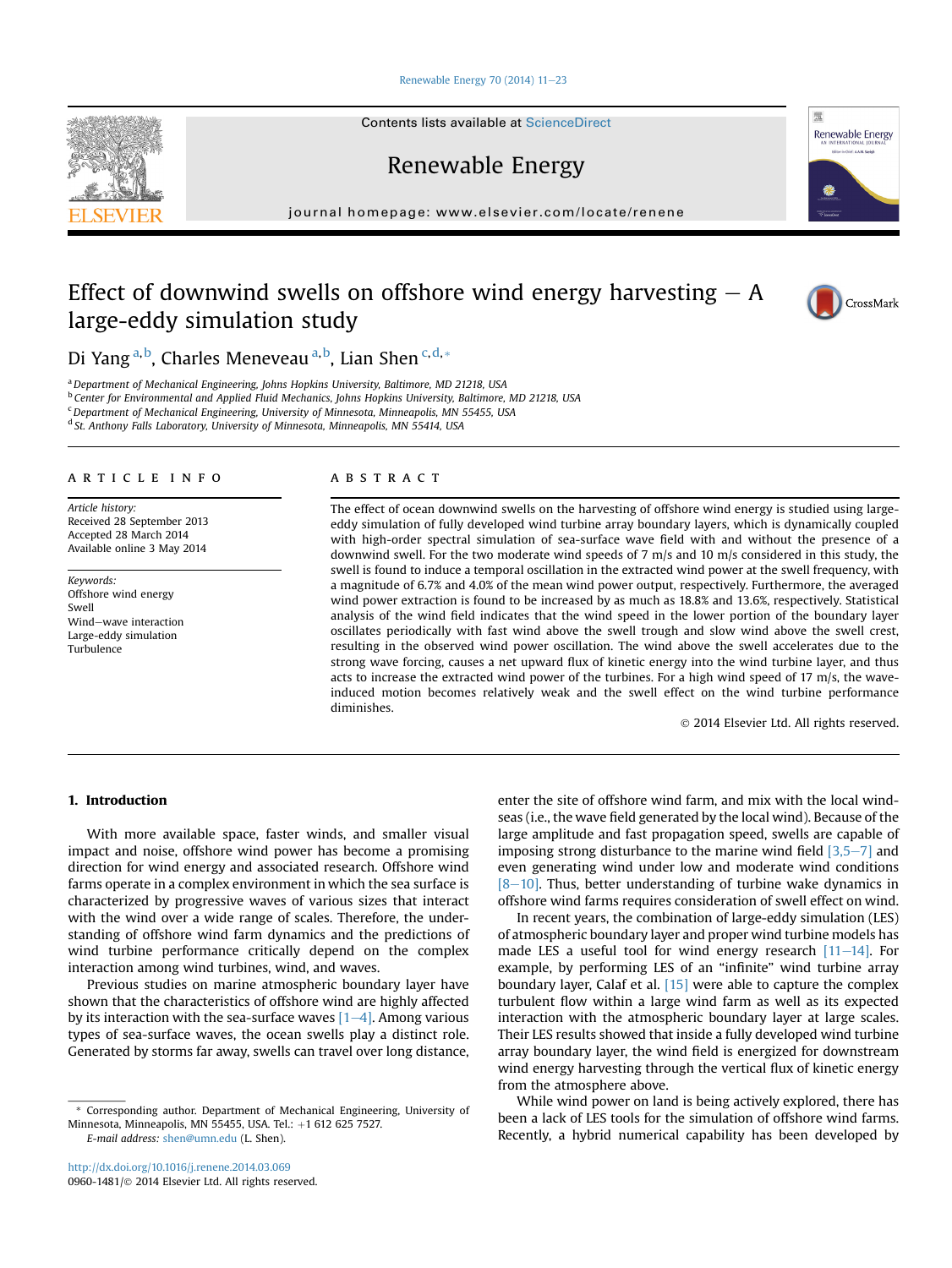Yang et al. [16] for the simulation of large-scale offshore wind farms. The numerical framework consists of a LES of wind turbine array boundary layers on a curvilinear coordinate that follows the wave surface motion [17], and a spectral simulation of nonlinear sea-surface waves based on potential flow theory. The wind and wave simulations are dynamically coupled [18]. This simulation tool was shown to capture the effects of a broadband sea-surface wave field on the offshore wind farm dynamics [16]. In this study, we apply this hybrid simulation tool to study cases when swells are present.

In our simulation, a domain of 2.1 km long, 1.5 km wide, and 1.0 km high is considered. A  $3 \times 3$  wind turbine array (aligned in both rows and columns) with periodic boundary conditions in the horizontal directions is used to model a fully developed "infinite" turbine array boundary layer  $[15,19–24]$ , under neutral stratification. We note that some of the previous studies also considered wind turbine arrays with staggered or oblique arrangement, and found appreciable effect of the layout pattern on the performance of land-based wind farms [19,23,24]. Similar turbine array layout effect is expected for offshore wind farms. However, the presence of ocean swells is expected to induce qualitatively similar distortion on the wind field as the leading order effect for both the aligned and staggered turbines offshore. As a first attempt on investigating the swell effect, we focus on the aligned turbine array that has been used as the baseline case in most of the previous LES studies. The wind turbine effect is modeled by the actuator-disk model [11,12] with the effect of the turbine tower neglected as in most of the previous studies  $[15,19-22,24]$ . Among practical designs, many highly stable floating turbine platforms have only small motions under wind and wave forcing [e.g. Refs. [25,26]]. Although these small motions are still crucial for analyzing the structural response of the turbine system, they are not expected to induce significant effect on wind power generation. In this study, we focus on this type of highly stable platforms as a first step of the investigation, and thus treat the turbines as fixed in space (and as a result, the effect of mooring cables is also neglected).

Three different wind speeds,  $U_{top} = 7.0$ , 10.0, and 17.0 m/s (where  $U_{top}$  is the mean wind speed at the top of the simulation domain, 1.0 km above the mean sea surface), are considered. The sea surface has a broadband wave field. In addition, a swell propagating downwind is considered. In the simulation domain that is 2.1 km long, there are nine waves in the monochromatic swell train propagating in the streamwise direction, corresponding to a moderate wavelength of  $\lambda_s = 233.3$  m. A typical steepness of  $2\pi a_s/$  $\lambda_s = 0.1$  is considered [4,9,27–29] so that the swell amplitude is  $a<sub>s</sub> = 3.7$  m. We remark that the problem can be further complicated by the fact that a swell can propagate in a different direction with respect to the local wind-seas. As the first attempt on the study of swell effect on offshore wind farms, we focus on the downwind swell condition that was investigated the most as a canonical problem in previous studies on wind-wave interaction [e.g. Refs.]  $[8-10,30]$ ].

Based on the simulation data, the effect of the downwind swell on the wind power extraction rate of the turbines is studied, with a focus on the swell-induced change in the mean value as well as temporal fluctuations. Statistical analysis of the offshore wind turbine array boundary layer is also performed to help understand the physical mechanism responsible for the swell effect.

This paper is organized as follows. First, the numerical method used in our hybrid model is introduced in Section 2, followed by an introduction on the problem setup and the parameters of the simulation cases. Next, the simulation results and data analysis are presented in Section 3 to show the swell effect on wind farm dynamics. Finally, conclusions are given in Section 4.

#### 2. Numerical method

#### 2.1. Large-eddy simulation of wind turbulence

Fig. 1 shows two typical examples of the instantaneous flow field in the offshore wind turbine array boundary layer obtained by the current simulation. In this study, we consider a neutrally stratified atmospheric boundary layer flow for the wind field. In LES, the motion of wind turbulence is described by the filtered Navier-Stokes equations for incompressible flows

$$
\frac{\partial \tilde{u}_i}{\partial t} + \tilde{u}_j \frac{\partial \tilde{u}_i}{\partial x_j} = -\frac{1}{\rho_a} \frac{\partial \tilde{p}^*}{\partial x_i} - \frac{\partial \tau_{ij}^d}{\partial x_j} - \frac{1}{\rho_a} \frac{\partial p_\infty}{\partial x} \delta_{i1} + f_T \delta_{i1},\tag{1}
$$

$$
\frac{\partial \tilde{u}_i}{\partial x_i} = 0. \tag{2}
$$

As shown in Fig. 1, the coordinates are denoted as  $x_i(i = 1,2,3) = (x,y,z)$ , where x and y are the horizontal coordinates and z is the vertical coordinate, with  $z = 0$  being the mean sea surface. The velocity components in  $x-$ ,  $y-$ , and  $z$ -directions are denoted as  $u_i(i = 1,2,3) = (u,v,w)$ , respectively. In Eqs. (1) and (2),  $(\tilde{\ldots})$  indicates filtering at the grid scale  $\Delta$ ;  $\rho_a$  is the density of air;  $\tau_{ij} = \tilde{u_i} \tilde{u_j} - \tilde{u_i} \tilde{u_j}$  is the subgrid-scale (SGS) stress tensor, and  $\tau_{ij}^d$  is its trace free part: and  $\tilde{v}_i^* = \tilde{v}_i / c$  (2) in the filtered modified trace-free part; and  $\tilde{p}^* = \tilde{p} + \tau_{kk}/3 - p_{\infty}$  is the filtered modified pressure. In this study, we consider the condition of mean wind being perpendicular to the wind turbine rotor plane, i.e. along the +x-direction. The imposed pressure gradient  $\partial p_{\infty}/\partial x$  models the effect of geostrophic wind forcing [15].



Fig. 1. Flow field in a fully developed wind turbine array boundary layer at sea for  $U_{\text{top}} = 10$  m/s with: (a) pure wind-seas; and (b) wind-seas mixed with swells. Contours of instantaneous streamwise velocity  $u$  (normalized by  $u^*$ ) are plotted on two representative  $(x,z)$ - and  $(y,z)$ -planes. The turbulent wakes behind the first four wind turbines are illustrated by the iso-surface of the normalized vorticity magnitude  $|\omega|/(u^*|D) = 20$ . Here,  $U_{top}$  is the mean wind velocity at the top of the simulation domain;  $u^*$  is the wind friction velocity above the turbine array;  $\omega$  is the vorticity; and D is the turbine rotor diameter.